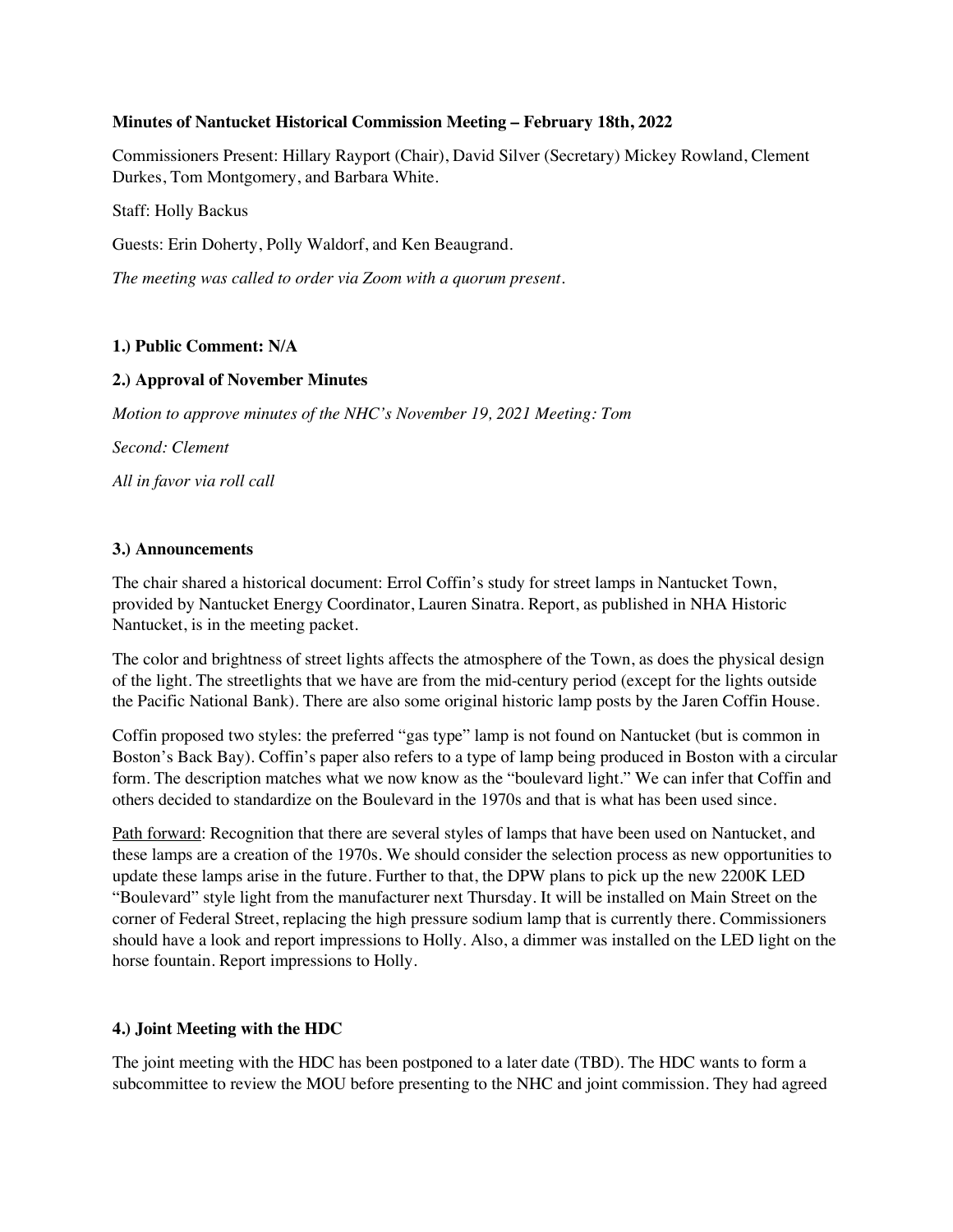to have 3 follow-up meetings in 3 months (1 per month) but they do not have the capacity given workload. Staff asked the NHC to be patient.

# **5.) #3 Beaver Street State Tax Credit Application: NHC Letter of Support**

The NHC is being asked for a letter of support for the application for State Historic Preservation Tax Credits for project at 3 Beaver Street. This project was presented in November, but multiple commissioners felt it was not a historic rehabilitation. NHC asked for more details in terms of the existing conditions survey (see minutes of the 11/19/21 meeting).

The applicant provided the additional conditions survey information in the hours before the meeting. Additionally, the HDC reviewed plans and staff-contingent COA was provided the day before the meeting. The chair asked if the Commissioners felt they could evaluate their support for the project, and if they had time to review the materials. No commissioner said they had had time to review the materials.

The applicant asked to present the materials, given that they were present at the meeting. The Chair agreed and the applicant presented the project.

The commissioners discussed whether the project, which includes lifting the house 3', meets the Secretary of Interior standard of a historic rehabilitation. Photos of the demolished chimney stack were discussed. The project is close, but not in, the AE flood zone.

Various commissioners expressed that they did not have adequate time to consider the new existing conditions report, or compare the original plans to the amended plans.

*Motion to table the support letter and a more detailed discussion to the next meeting: Mickey*

*Second: Clement*

*All in favor via roll call.* 

# **6.) Tax Credit Letter Request Form**

The Commission discussed the language and wording of an application form that we have put together to standardize requests for 'NHC Letters of Support' for projects seeking state tax credits. The purpose of the form is to improve communication with applicants and ensure adequate information is received in a timely manner so that applicants can receive their letters of support. The form is largely based on the form used by Preservation Massachusetts, Inc.

Staff will review form and intention is to approve form, with any necessary adjustments, at the next meeting.

# **7.) Surveys of Historic Resources**

Grant application was submitted to MHC for FY 2022. We submitted a plan that included a continuation of the survey of the Fish Lots and kick-off for surveying the Brant Point/Cliffside areas. Grant application is with the MHC and was submitted on-time.

*Motion to approve the grant application: Tom*